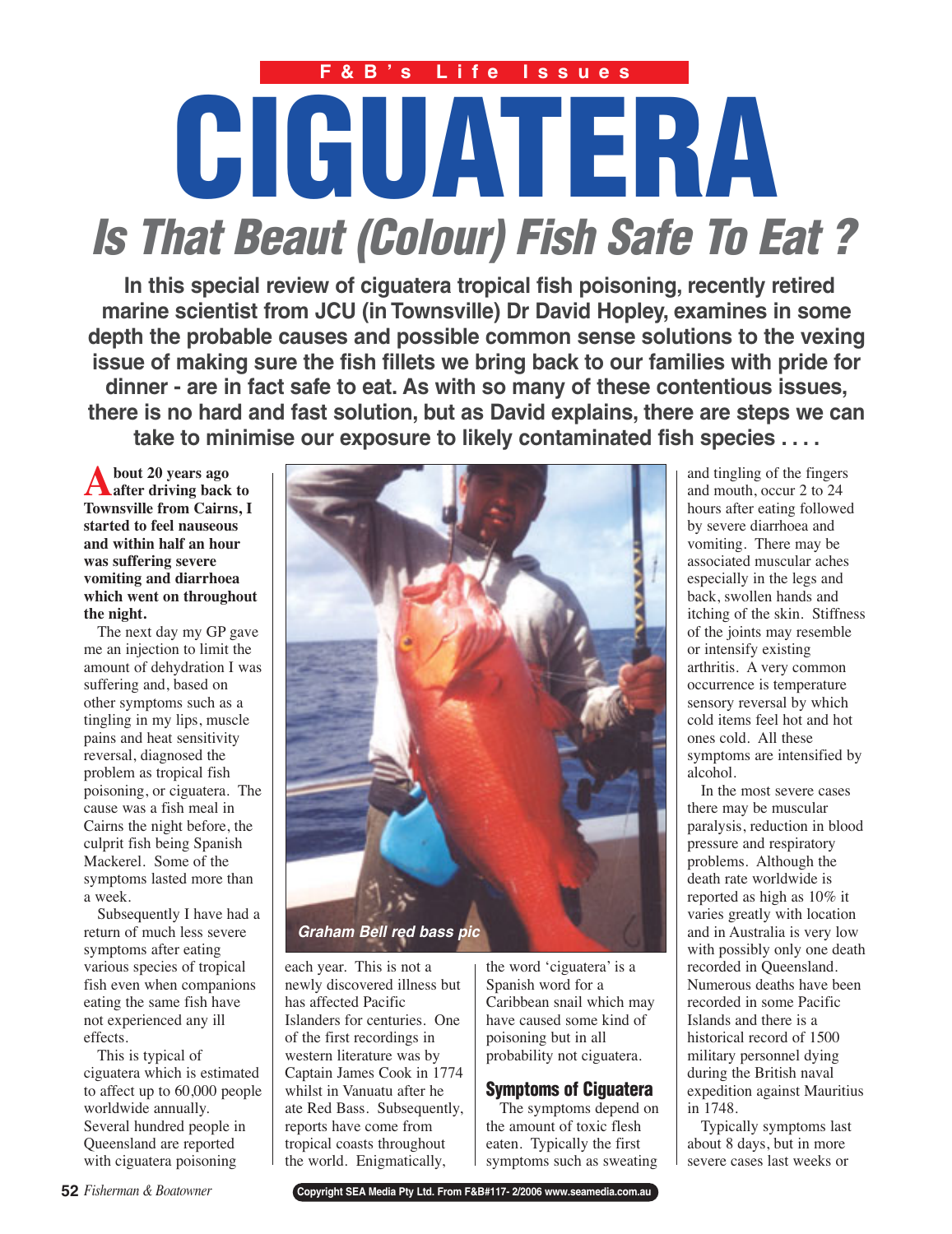months. No immunity is developed after the attack and in fact only minute doses of the poison can cause relapses.

## **What Is The Cause?**

The ciguatoxin is a neurotoxin produced naturally by plants called dinoflagellates, the most probable species being Gambierdiscus toxicus. It is a tiny single cell organism which lives on and within the seaweeds of coral reefs and rocky shores. A particular host may be the seaweed Turbinaria sometimes called 'Spiny Tops".

Concentration of the toxin occurs up the food chain. Herbivorous fish eat the algae and these in turn are eaten by larger fish. The poison becomes more concentrated up the chain so that the most likely to have significant amounts are the larger pelagic predators. The toxin may be found throughout infected fish but is especially concentrated in the viscera especially the liver.

Over 400 species of fish have been associated with ciguatera. These obviously vary geographically and according to what species may be harvested. For example, on Pacific islands smaller reef species such as Surgeonfish, Unicorn Fish and smaller Bat Fish may be taken by the local inhabitants but are rarely kept in Australia so are not normally associated with ciguatera. At the top of the list here are Red Bass, Chinaman and Barracuda although individuals of even these species may not contain ciguatoxin. The larger the fish the more possible the danger.

Unfortunately, many of our best table fish may also accumulate ciguatoxin on some occasions. For example, a few years ago



**Above: Gulf of Mannar, India. In many undeveloped countries, even very small fish are caught and eaten meaning that species not normally associated with ciguatera in Australia, do actually cause poisoning. These fish being displayed for sale, are from the reefs of the Gulf of Mannar in southern India.**

**Below: Male Fish Markets, Maldives. Fish for sale in the Male fish market in the Maldives, include species which would be avoided in Australia, such as**

**Chinaman and Red Bass. However, the absence of the small din flagellate which reduces the poison can allow these fish to be eaten.**



the Surf Life Saving Association reported that Coral Trout accounted for about 60% of the cases reported in Townsville with other species being large Cod, Wrasse (including the Hump Head or Napolean Wrasse), Mackerel and Red Emporer. Again, the larger the fish (over 6kg) the greater the chance but the fact that these fish are eaten regularly indicates that the risk is very low. Nonetheless, it is still there.

## **Where and When?**

Even more confounding than the occasional occurrence of ciguatoxin in some fish is the fact that phenomenon can vary with time and place. There may be instances of ciguatoxin fish being found on one side of an island and not on the other, even in the case of the same species. Reef fish from Western Australia are reported as being far less likely to contain ciguatoxin than those from the Great

Barrier Reef. This geographic variability is not really surprising when it is remembered that accumulation depends on the occurrence of the small organism at the bottom of the food chain, and the feeding habits of reef fish, both of which will vary with environmental factors. The abundance of the small alga may also vary with time with "blooms" at particular times of the year and ciguatera poisoning becoming more frequent in subsequent months. For some reason Mackerel caught around mid October in the Cairns area have been reported as particularly risky.

A number of years ago, major disturbances to coral reefs caused by Crown of Thorns Starfish or cyclones were thought to have increased the incidences of ciguatera as damaged reefs often became overgrown by algae, but this is still to be confirmed.

#### **Prevention**

The enigmatic occurrence of ciguatera has made it very difficult to identify and to avoid. No amount of cooking, marinating or soaking in water will remove the toxin and tropical fish containing ciguatoxins look, smell and taste normal. Longrecommended preventative measured have included:

● Do not eat the most suspect species such as Chinaman and Red Bass

● Keep away from larger specimens of reef fish

● Never eat the internal organs, especially the liver and gonads of reef fish

● Try to avoid eating successive meals from the same fish

● Try to avoid eating the same species frequently

 $\bullet$  If in doubt, stick to

estuarine fish such as